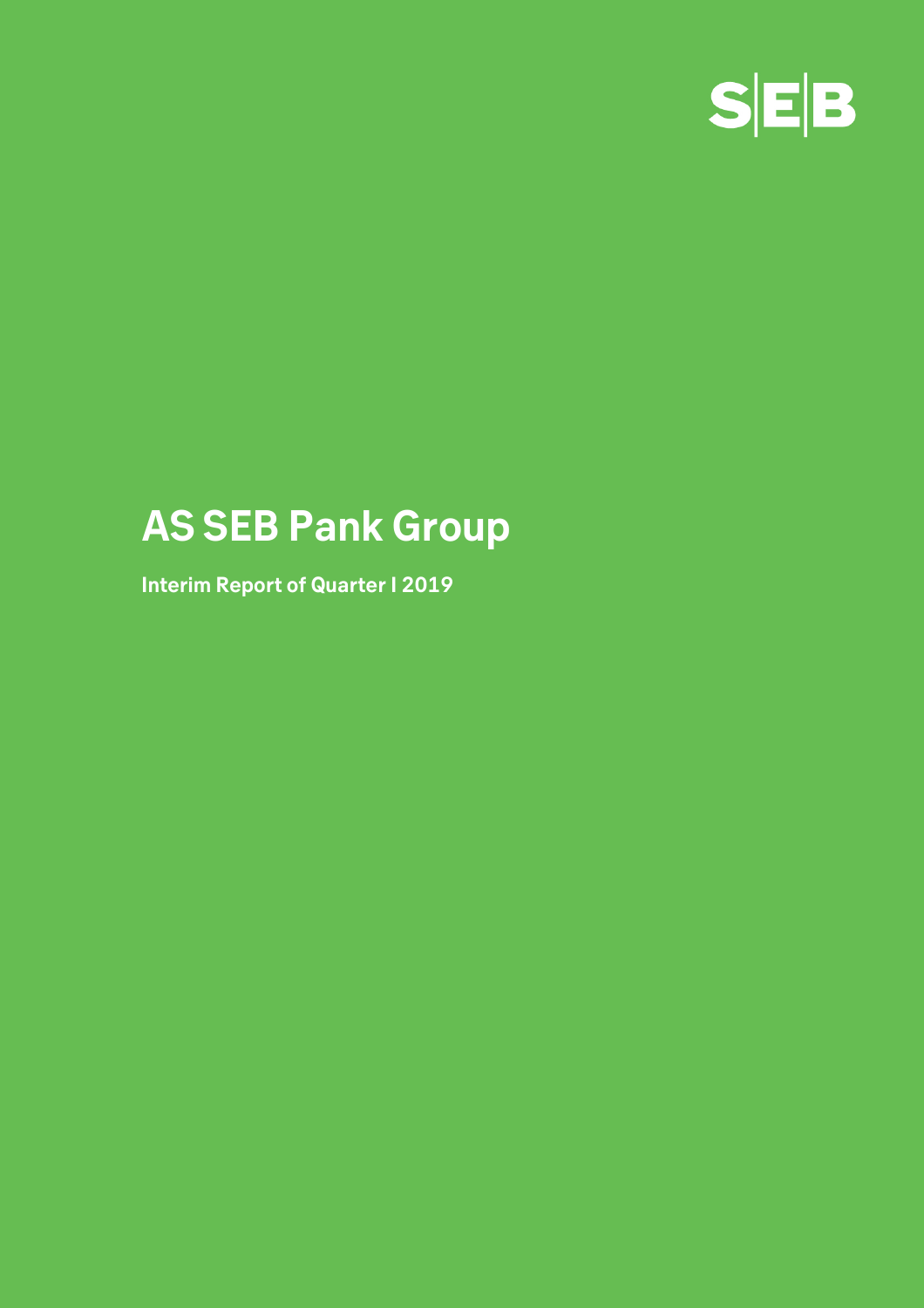#### **Introduction - general information**

1. Credit institution Company name and a set of the AS SEB Pank Registered in Republic of Estonia Registry date 08/12/1995 Phone  $+3726655100$ Fax  $+3726655102$ SWIFT EEUHEE2X e-mail info@seb.ee Internet homepage http://www.seb.ee

2. Auditor

Reporting date 31/03/2019

Address Tornimäe Str. 2, Tallinn 15010, Estonia Registry code 10004252 (Estonian Commercial Register)

Audit company and a series are a series of AS PricewaterhouseCoopers Registry code 10142876 (Estonian Commercial Register) Address Pärnu Str. 15, 10141 Tallinn, Estonia

Reporting period **1** January 2019 - 31 March 2019 Reporting currency **EUR**), millions

#### 3. General information

The 100% owner of AS SEB Pank is the publicly traded parent company Skandinaviska Enskilda Banken AB (publ), which is the parent company of SEB Group, provider of financial services. SEB Group is a leading Nordic financial services group. As a relationship bank, SEB in Sweden and the Baltic countries offers financial advice and a wide range of financial services. In Denmark, Finland, Norway and Germany, the bank's operations have a strong focus on corporate and investment banking based on a full-service offered corporate and institutional customers. Bank has presence in about 20 countries worldwide.

AS SEB Pank Group is an Estonian financial group belonging to SEB Group, which provides services to private persons, companies and the public sector.

4. Basis for preparation

Skandinaviska Enskilda Banken AB (publ), the parent company of AS SEB Pank, publishes interim reports for SEB Group on web page www.sebgroup.com/ir. The present AS SEB Pank Group interim report is not audited.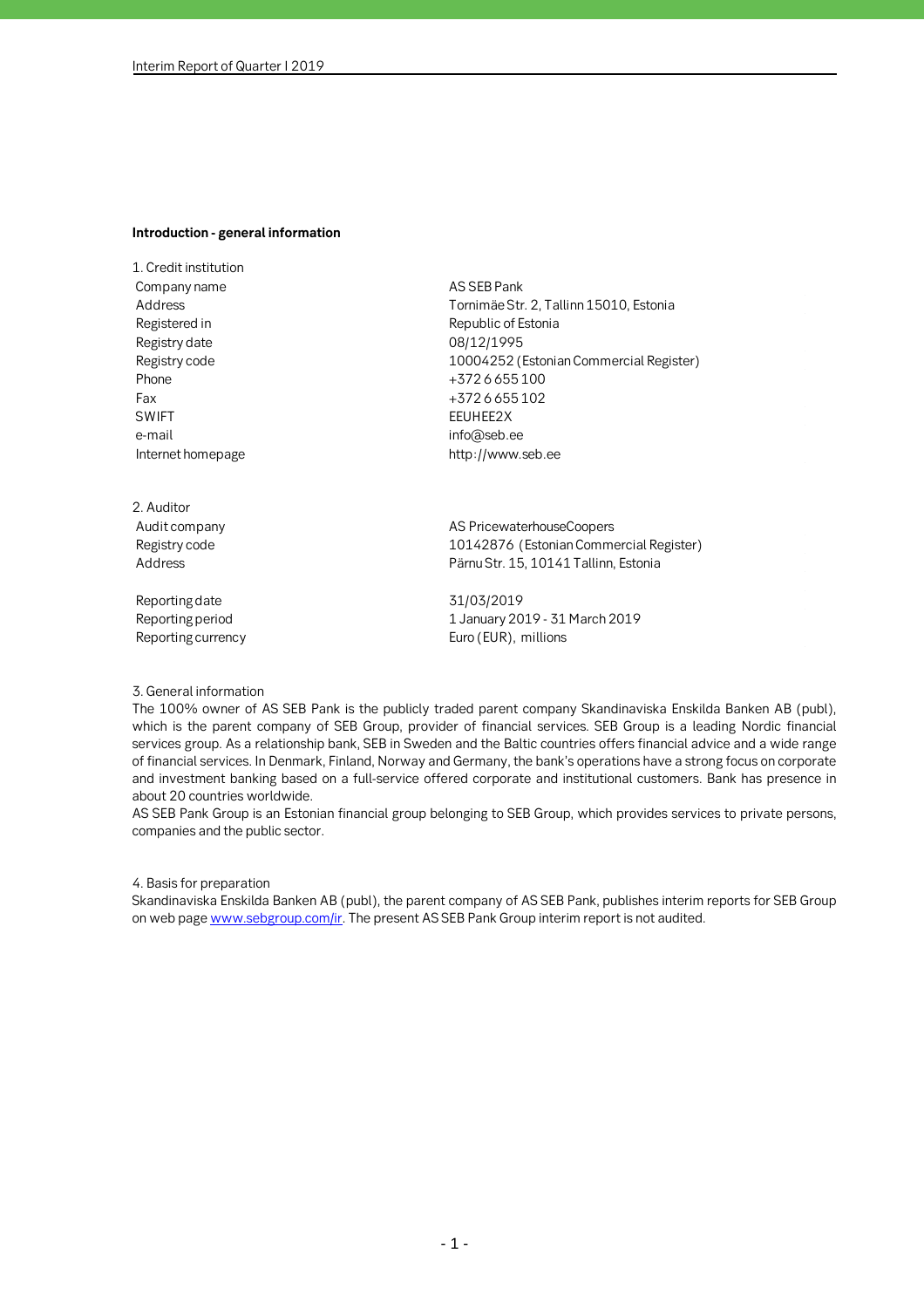## **Consolidated financial statements**

1. Consolidated income statement

| (millions of EUR)                                                           |          |               |
|-----------------------------------------------------------------------------|----------|---------------|
|                                                                             | 2019     | 2018          |
|                                                                             | 3 months | 3 months      |
| Net interest income                                                         | 26.7     | 23.3          |
| Net fee and commission income                                               | 12.2     | 11.4          |
| Net financial income                                                        | 1.3      | 1.7           |
| Gains less losses from investment securities                                | 1.8      | $-0.7$        |
| Other operating income                                                      | 0.1      | 0.2           |
| Net other income                                                            | 1.9      | $-0.5$        |
| Total operating income                                                      | 42.1     | 35.9          |
|                                                                             |          |               |
| Personnel expenses                                                          | $-10.7$  | $-9.7$        |
| Depreciation, amortization and impairment of tangible and intangible assets | $-1.8$   | $-0.8$        |
| Other expenses                                                              | $-2.7$   | $-3.4$        |
| Total operating expenses                                                    | $-15.2$  | $-13.9$       |
|                                                                             |          |               |
| Profit before credit losses                                                 | 26.9     | 22.0          |
|                                                                             |          |               |
| Net expected credit losses                                                  | 0.4      | $-0.3$        |
|                                                                             |          |               |
| Profit before income tax                                                    | 27.3     | 21.7          |
| Income tax expense                                                          | $-3.2$   | $-17.5$       |
|                                                                             |          |               |
| Net profit for the year                                                     | 24.1     | $4.2^{\circ}$ |
| Profit attributable to the sole equity holder                               | 24.1     | 4.2           |
|                                                                             |          |               |

## 2. Consolidated statement of comprehensive income (millions of EUR)

|                                                                      | 2019 | 2018              |
|----------------------------------------------------------------------|------|-------------------|
|                                                                      |      | 3 months 3 months |
| Net profit for the year                                              | 24.1 | $4.2^{\circ}$     |
| Other comprehensive income for the year                              |      |                   |
| Items that may subsequently be reclassified to the income statement: |      |                   |
| Revaluation of available-for-sale financial assets                   |      |                   |
| Total other comprehensive income                                     |      |                   |
| Total comprehensive income for the year                              | 24.1 | 4.2               |
| Sole equity holder of the parent entity (total)                      | 24.1 | 4.2               |
| Total comprehensive income from continued operations                 | 24.1 | 4.2               |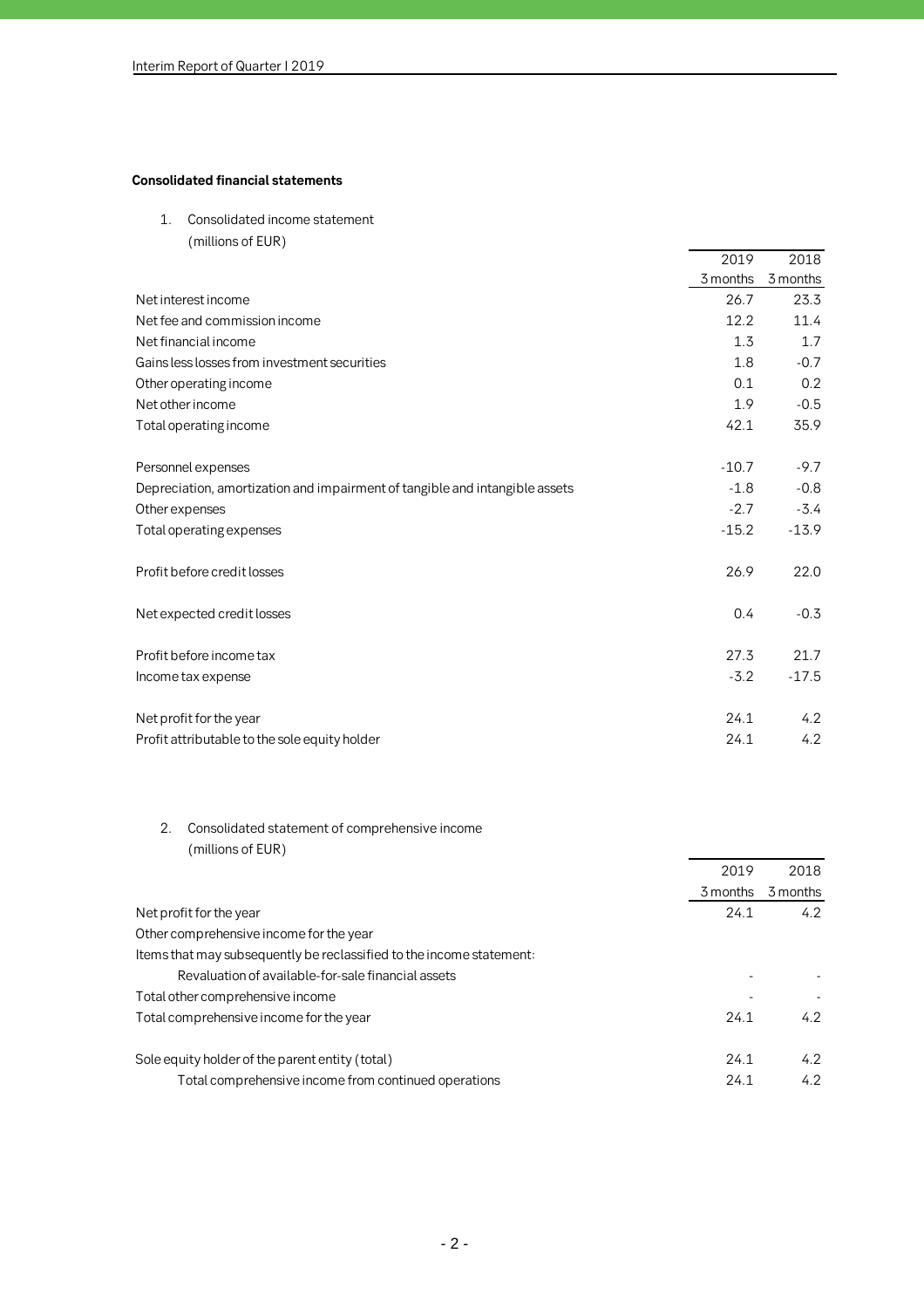3. Consolidated statement of financial position (millions of EUR)

|                                                     | 31/03/2019 | 31/12/2018 |
|-----------------------------------------------------|------------|------------|
| Assets                                              |            |            |
| Cash and balances with central bank                 | 581.9      | 1156.9     |
| Loans to credit institutions                        | 316.5      | 80.4       |
| Loans to the public                                 | 5361.8     | 5153.3     |
| Debt securities                                     | 141.8      | 109.7      |
| Derivatives                                         | 6.5        | 6.6        |
| Equity instruments                                  | 11.1       | 9.9        |
| Investments in associates                           | 1.3        | 1.4        |
| Intangible assets                                   | 5.1        | 4.9        |
| Property, plant and equipment                       | 31.1       | 9.8        |
| Other financial assets                              | 15.4       | 12.3       |
| Other non-financial assets                          | 17.8       | 13.0       |
| <b>Total assets</b>                                 | 6490.3     | 6558.2     |
| Liabilities and equity                              |            |            |
| Liabilities                                         |            |            |
| Deposits from central banks and credit institutions | 1027.1     | 1022.0     |
| Deposits and borrowings from the public             | 4322.2     | 4399.9     |
| Derivatives                                         | 6.3        | 6.2        |
| Current income tax liabilities                      | 3.2        | 10.5       |
| Provisions                                          | 2.5        | 5.8        |
| Other financial liabilities                         | 91.0       | 66.0       |
| Other non-financial liabilities                     | 45.1       | 14.2       |
| <b>Total liabilities</b>                            | 5497.4     | 5524.6     |
| Equity                                              |            |            |
| Share capital                                       | 42.5       | 42.5       |
| Share premium                                       | 86.3       | 86.3       |
| Other reserves                                      | 19.4       | 19.4       |
| Retained earnings                                   | 844.7      | 885.4      |
| Total equity                                        | 992.9      | 1033.6     |
| Total liabilities and equity                        | 6490.3     | 6558.2     |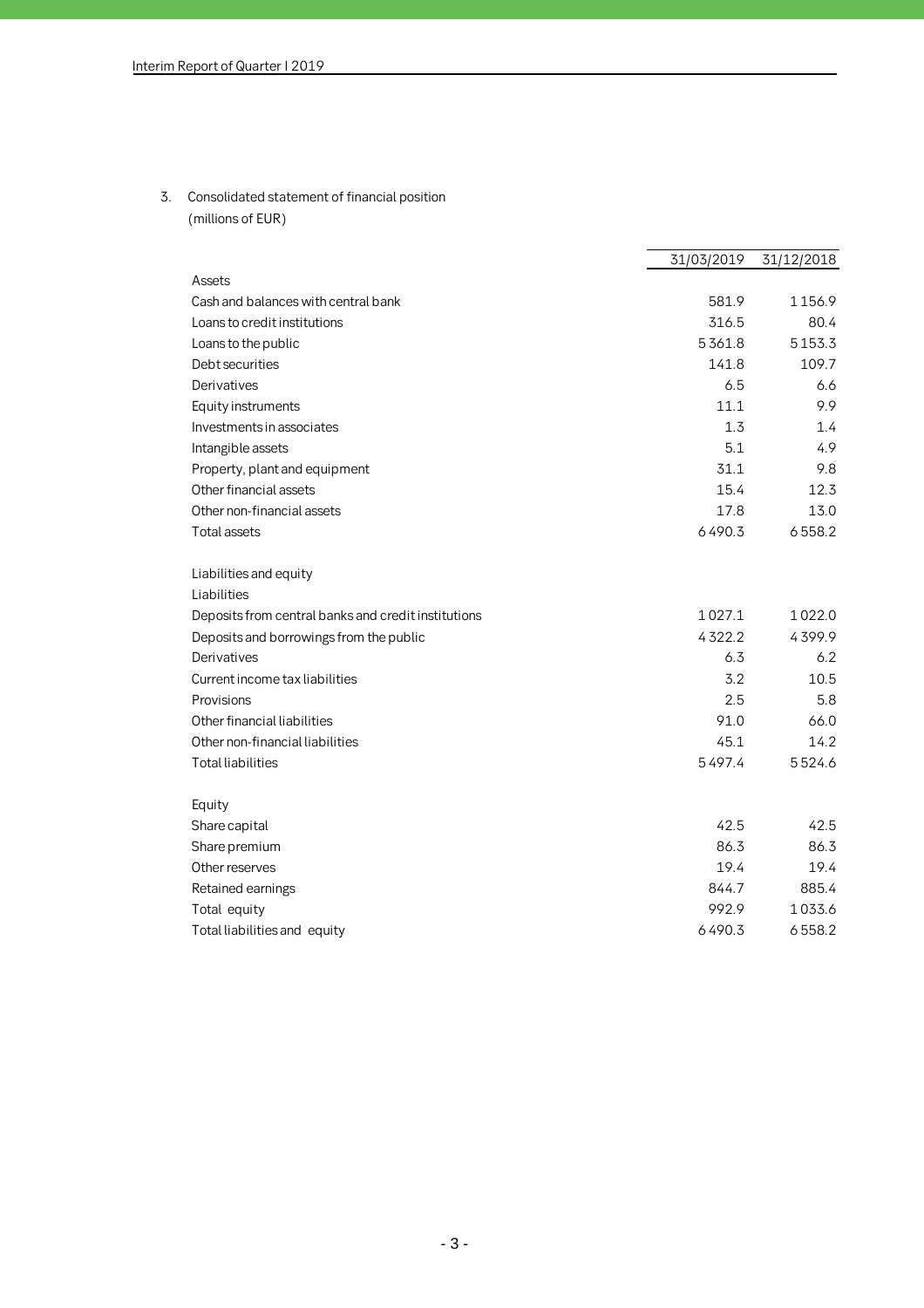## 4. Consolidated cash flow statement

| (millions of EUR) |  |
|-------------------|--|
|-------------------|--|

|                                                                                              | 2019                  | 2018               |
|----------------------------------------------------------------------------------------------|-----------------------|--------------------|
|                                                                                              | 3 months              | 3 months           |
| Cash flow from operating activities                                                          | $-242.3$              | $-300.3$           |
| Cash flow from investment activities                                                         | $-4.0$                | $-1.4$             |
| Cash flow from financing activities                                                          | $-63.0$               | $-70.0$            |
| Net change in cash and cash equivalents                                                      | $-309.3$              | $-371.7$           |
| Cash and cash equivalents at the beginnig of year<br>Net change in cash and cash equivalents | 1 2 6 0.4<br>$-309.3$ | 1244.9<br>$-371.7$ |
| Cash and cash equivalents at the end of period                                               | 951.1                 | 873.2              |

## 5. Changes in consolidated shareholders' equity (millions of EUR)

|                             |               |         |          |          | Total         |
|-----------------------------|---------------|---------|----------|----------|---------------|
|                             |               | Share   |          | Retained | shareholders' |
|                             | Share capital | premium | Reserves | profit   | equity        |
| Balance at 31 December 2017 | 42.5          | 86.3    | 21.0     | 892.7    | 1042.5        |
| Effect of applying IFRS9 *  |               |         | $-1.6$   | $-1.6$   | $-3.2$        |
| Balance at 1 January 2018   | 42.5          | 86.3    | 19.4     | 891.1    | 1039.3        |
| Net profit                  |               |         |          | 4.2      | 4.2           |
| Total comprehensive income  |               |         |          | 4.2      | 4.2           |
| Dividends                   |               |         |          | $-70.0$  | $-70.0$       |
| Other                       |               |         |          | 0.1      | 0.1           |
| Balance at 31 March 2018    | 42.5          | 86.3    | 19.4     | 825.4    | 973.6         |
|                             |               |         |          |          |               |

| Balance at 31 December 2018  | 42.5 | 86.3 | 19.4 | 885.4   | 1033.6  |
|------------------------------|------|------|------|---------|---------|
| Effect of applying IFRS16 ** |      |      |      | $-2.0$  | $-2.0$  |
| Balance at 1 January 2019    | 42.5 | 86.3 | 19.4 | 883.4   | 1031.6  |
| Net profit                   |      |      | ٠    | 24.1    | 24.1    |
| Total comprehensive income   |      |      |      | 24.1    | 24.1    |
| <b>Dividends</b>             |      |      |      | $-63.0$ | $-63.0$ |
| Other                        |      |      |      | 0.2     | 0.2     |
| Balance at 31 March 2019     | 42.5 | 86.3 | 19.4 | 844.7   | 992.9   |

\*IFRS 9 Financial instruments is applied from 1 January 2018

\*\*IFRS 16 Leases agreements are applied from 1 January 2019